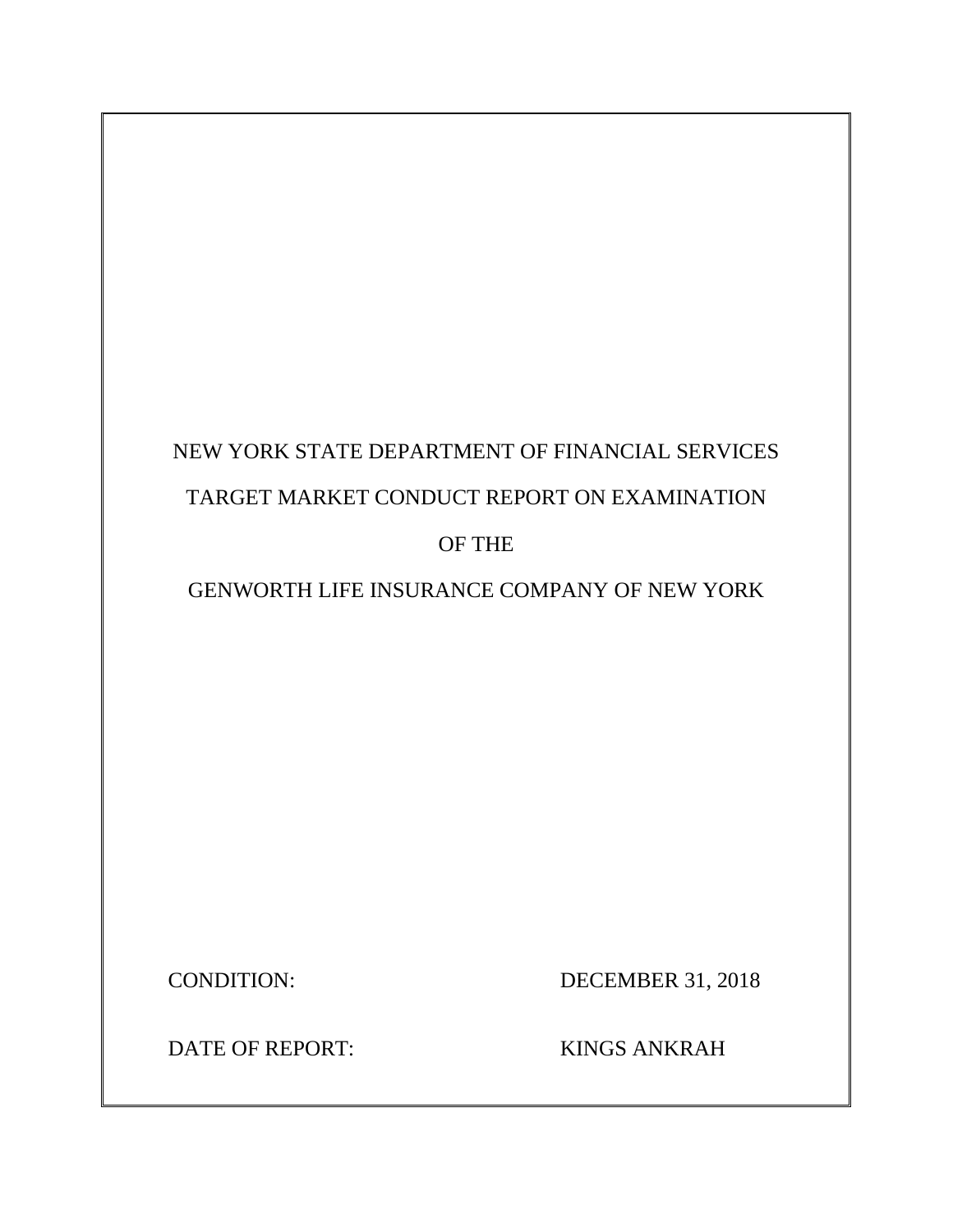## NEW YORK STATE DEPARTMENT OF FINANCIAL SERVICES TARGET MARKET CONDUCT REPORT ON EXAMINATION OF THE

#### GENWORTH LIFE INSURANCE COMPANY OF NEW YORK

#### AS OF

DECEMBER 31, 2018

DATE OF REPORT: MAY 22, 2020

EXAMINER: KINGS ANKRAH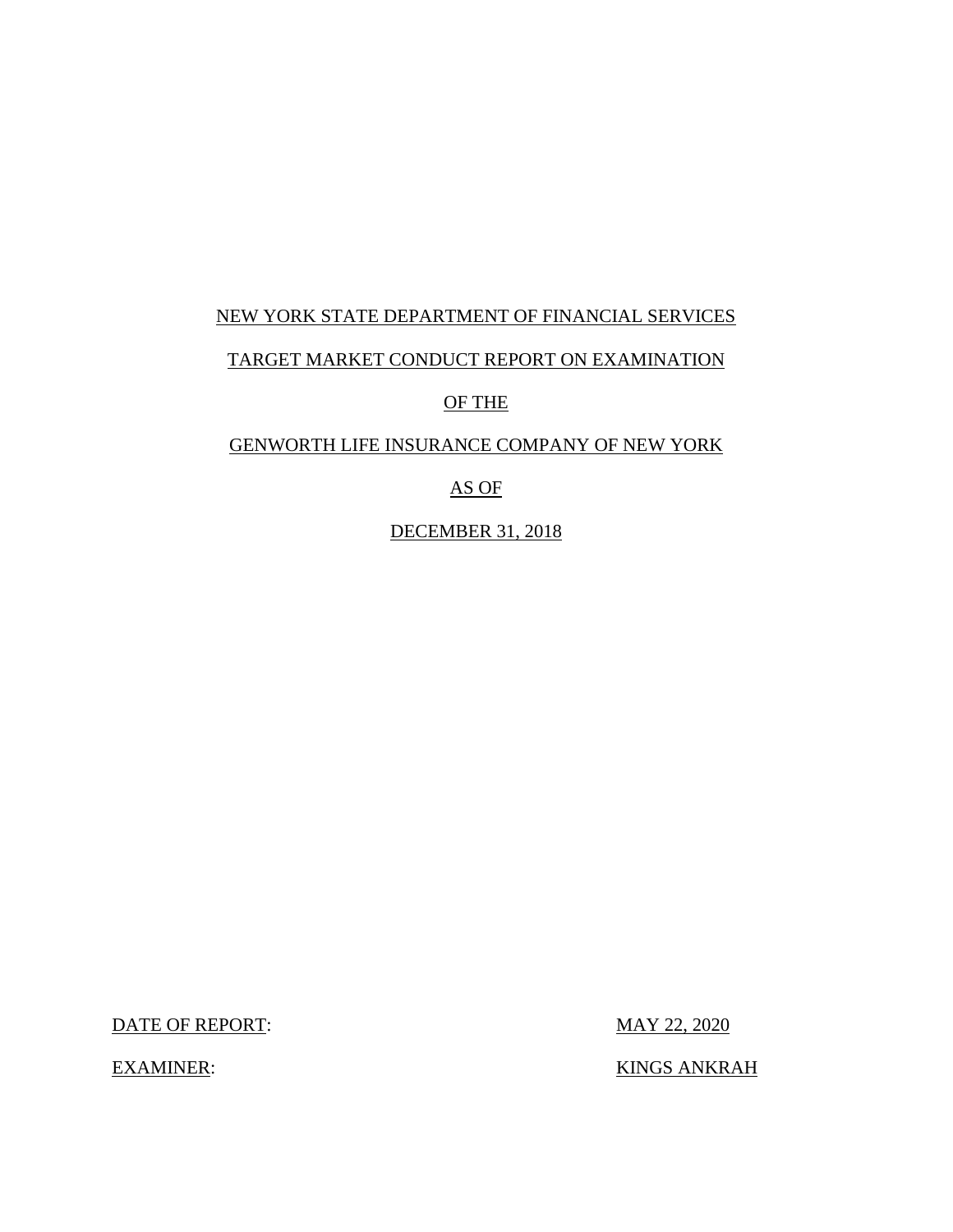#### TABLE OF CONTENTS

| ITEM |                           | PAGE NO.      |
|------|---------------------------|---------------|
|      | Executive summary         |               |
| 2.   | Scope of examination      | $\mathcal{R}$ |
| 3.   | Market conduct activities | 4             |
| 4.   | Summary and conclusion    | 8             |
|      |                           |               |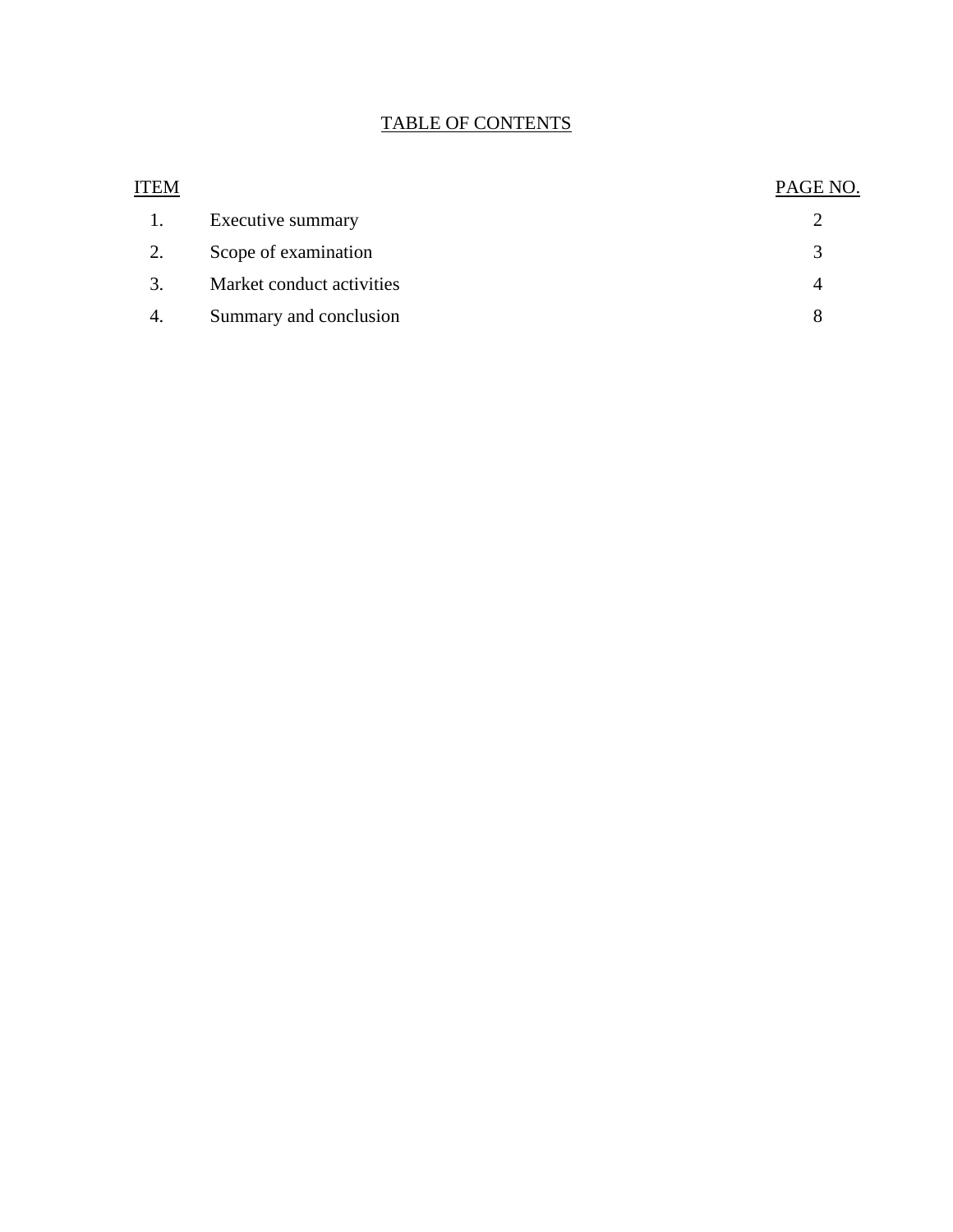

**KATHY HOCHUL** Governor

**ADRIENNE A. HARRIS Superintendent** 

February 3, 2022

Honorable Adrienne A. Harris Superintendent of Financial Services New York, New York 10004

Dear Adrienne Harris:

In accordance with instructions contained in Appointment No. 32184, dated January 12, 2021, and annexed hereto, a Target Market Conduct examination has been made into the condition and affairs of Genworth Life Insurance Company of New York, hereinafter referred to as "the Company." The Company's home office is located at 600 Third Avenue, Suite 2400, New York, NY 10016. Due to covid-19 pandemic, the examination was conducted partially at the Company's main administrative office located at 6620 West Broad Street, Richmond, VA 23230, and partially remotely.

Wherever "Department" appears in this report, it refers to the New York State Department of Financial Services.

The report indicating the results of this examination is respectfully submitted.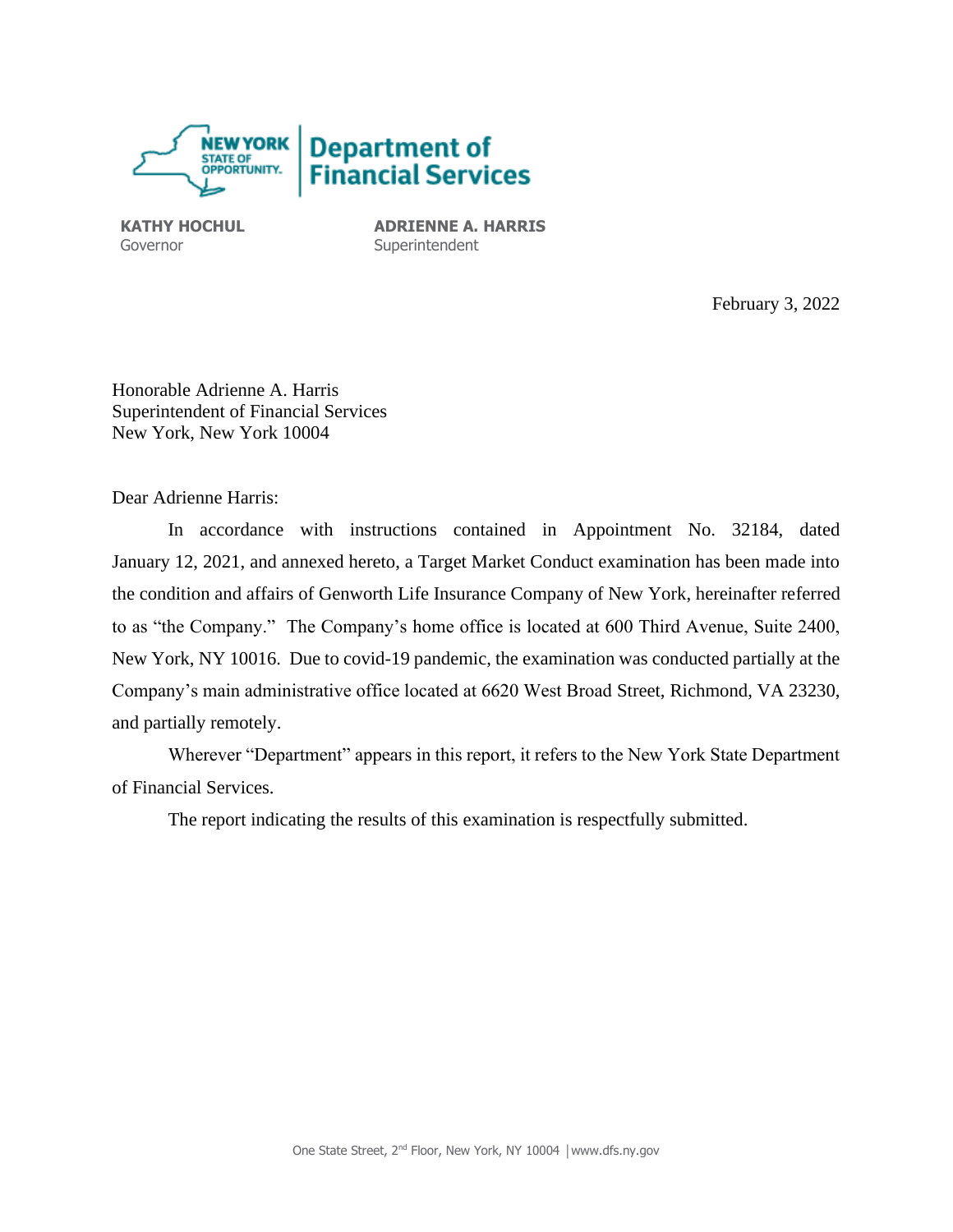#### 1. EXECUTIVE SUMMARY

The material violations contained in this report are summarized below.

- The Company violated Section 243.2(b)(1)(iii) of 11 NYCRR 243 (Insurance Regulation 152) by failing to maintain the three contracts for six calendar years after the date the contract is no longer in force or until after the filing of the report on examination in which the record was subject to review, whichever is longer. (See item 3A-2 of this report.)
- The Company violated Section 51.6(c)(2) of 11 NYCRR 51 (Insurance Regulation 60) by failing to provide the replacing insurer with the existing policy information necessary to complete the Disclosure Statement within 20 days of receipt of the request. (See item 3A-3 of this report.)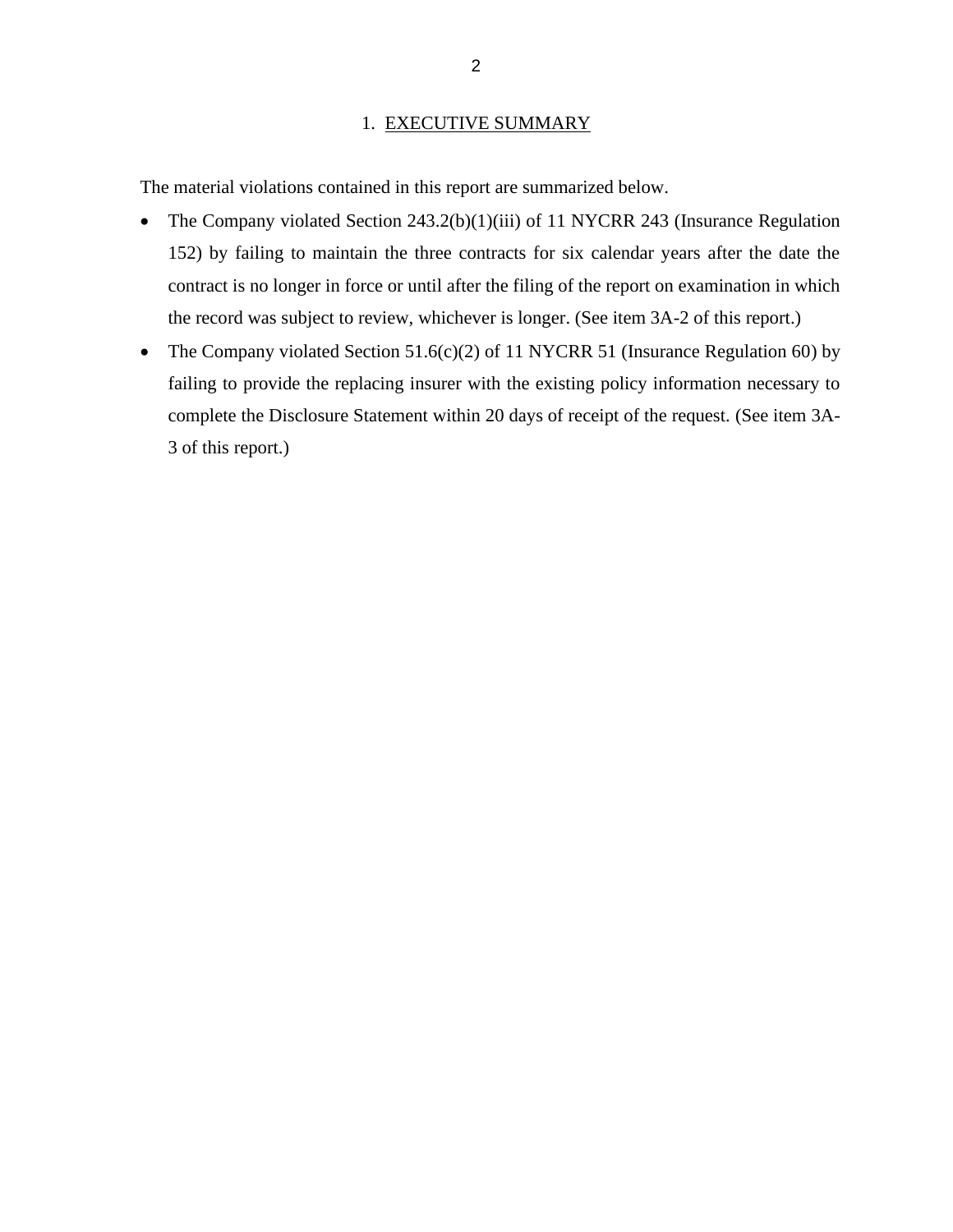#### 2. SCOPE OF EXAMINATION

This examination covers the Company's replacement activities during the period beginning January 1, 2016, to December 31, 2018. The examination was conducted in accordance with the provisions of New York statutes, rules and regulations, and with the National Association of Insurance Commissioners' *Market Regulations Handbook* or such other examination procedures, as deemed appropriate, in the review of replacement transactions.

The result of the examiner's review is included in item 4 of this report. This report on examination is confined to comments on matters which involve departure from laws, regulations or rules, or which require explanation or description.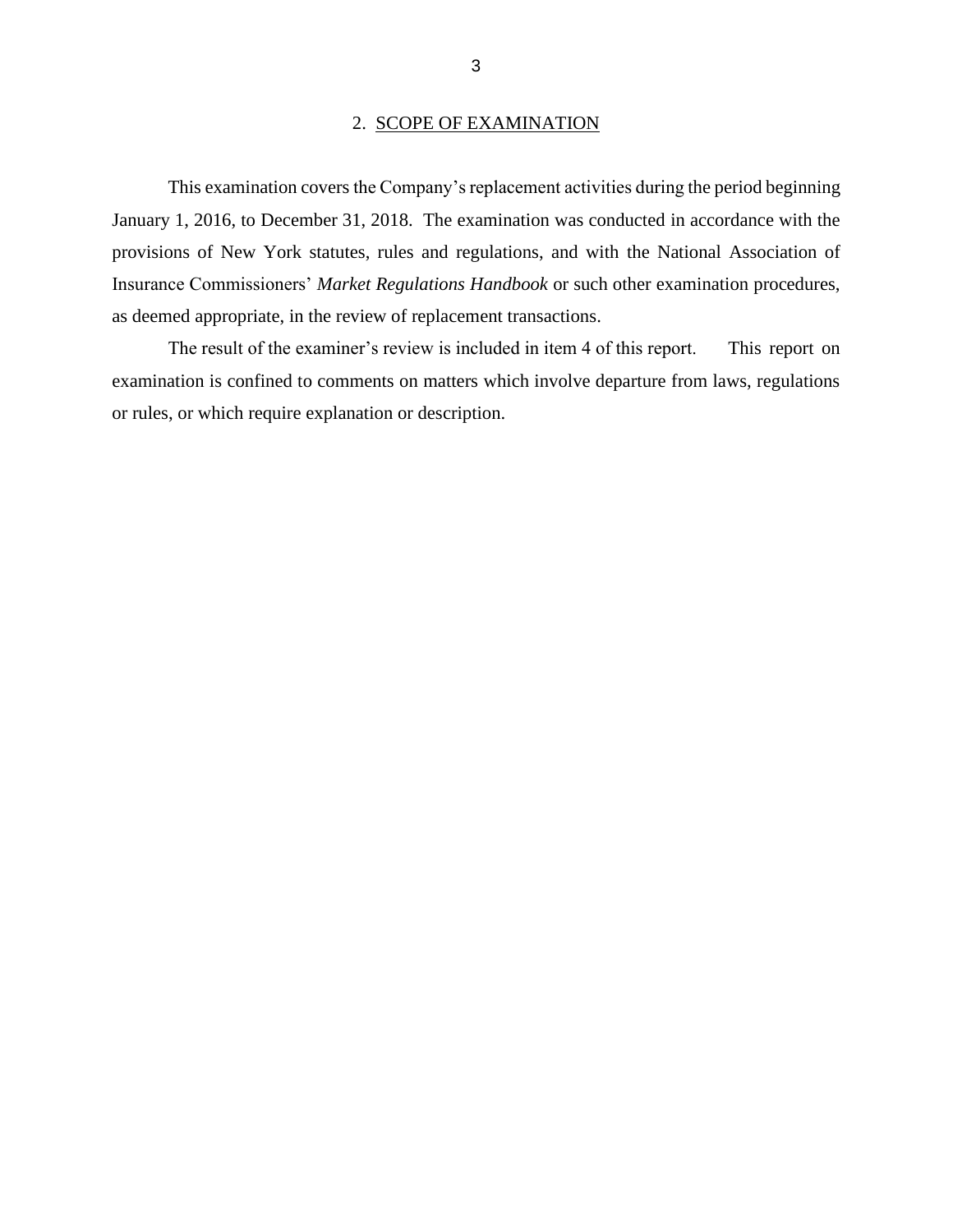The examiner reviewed various elements of the Company's market conduct activities affecting policyholders and beneficiaries to determine compliance with applicable statutes and regulations and the operating rules of the Company.

The examiner reviewed the sales activities of the agency force including trade practices and solicitation surrounding external replacements of annuity contracts and life insurance policies that occurred from January 1, 2016 through December 31, 2018, primarily to assess the Company's replacement practices and procedures with respect to how replacing insurers replacement requests are processed by the Company, and to ensure competent and timely processing of such requests of its life insurance policies and annuity contracts that are replaced externally by other insurers.

1. The examiner reviewed the Company's compliance with Section 51.6(c)(2) of 11 NYCRR 51 (Insurance Regulation 60). This section requires that the Company respond to other insurers within 20 days of request for information necessary to replace the Company's policies. This section requires that the other company proposing to replace a policy, report the current company to the Department for failure to respond within 20 days. The examiner reviewed electronic reports of complaints that replacing insurers log against each other, for failing to comply with this requirement. The Company's 2016-2018 Section  $51.6(c)(2)$  files show 273 of such complaints from other insurers, 171 of which are contracts and policies that were actually issued by the Company and subject to this target examination; the remaining (102) contracts and policies were either issued by its affiliates or were Long Term Care contracts and therefore out of the scope of this examination. No other issues were noted in the complaints file.

The examiner also reviewed company-submitted information for its market conduct profiles ("MC Profiles") for the years 2016, 2017 and 2018 and reconciled such information to the support replacement data files provided by the Company in response to the Pre-Exam request. In the company-submitted MC Profiles information the Company reported that its 497 life insurance policies and 3,605 of annuity contracts were replaced by other insurers during the three-year period.

However, the examiner's review of the 497 life insurance policies' and 3,605 annuity contracts' support files revealed that 63 life insurance policies and 4,096 annuity contracts were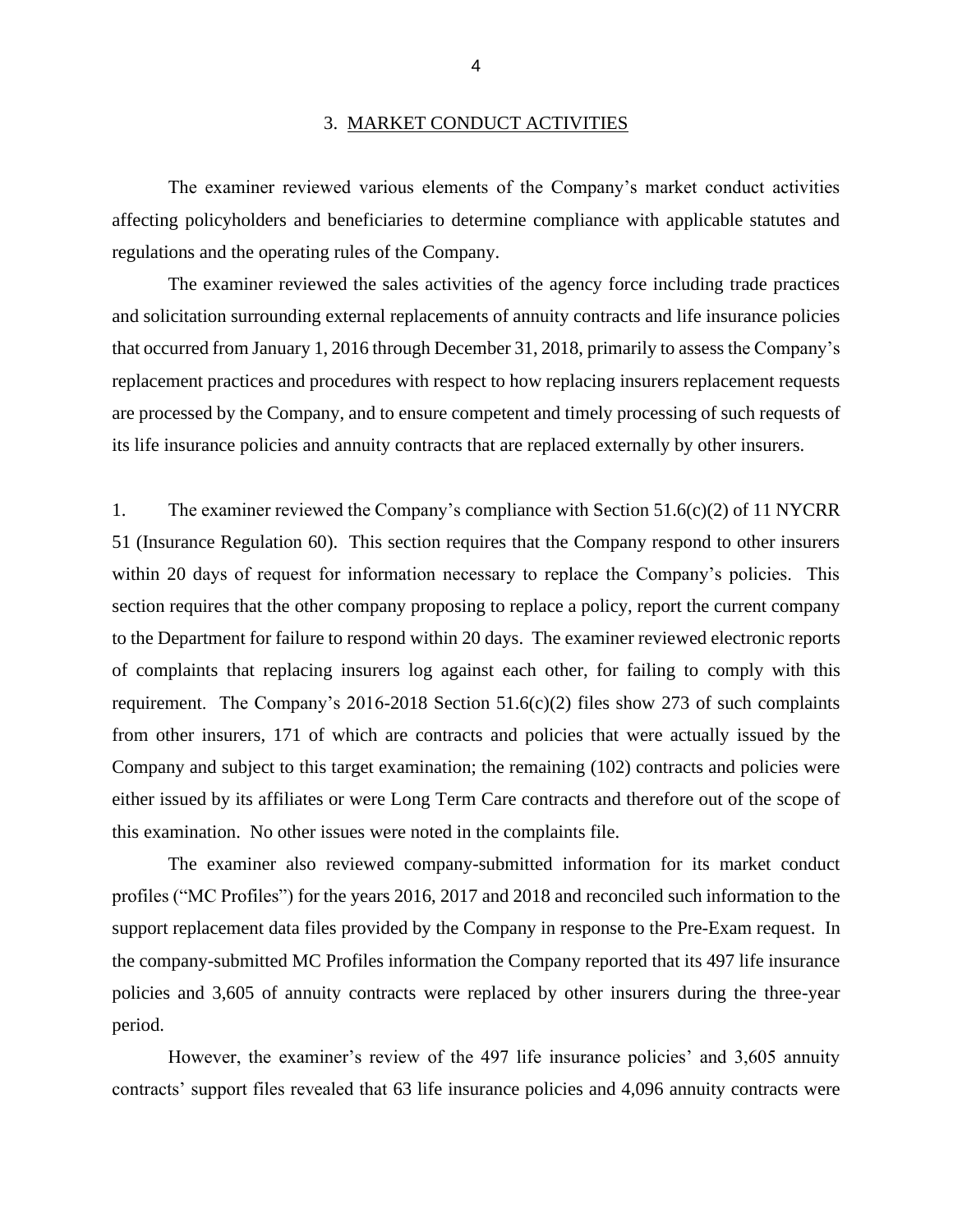replaced. While this market conduct examination was in process, the Company investigated the discrepancies and found that at that time, the Company did not know that its Customer Service Representatives (CSR) were not adding the replacement code properly in the administrative system. In effect, the discrepancies were caused by human coding errors, not system coding error.

The Company has provided revised counts and support files showing that during the 2016, 2017 and 2018 period, 1,073 life policies and 4,673 annuities were externally replaced, and these revised counts would be reflected in its 2019 Market Conduct Profile.

The examiner obtained a copy of the Company's Regulation 60 Procedures and compared it with the copy they filed with Department's Market Conduct Unit and noted that both copies are the same; the examiner also confirmed that its Regulation 60 principal officer's contact information is current. The examiner then obtained a walkthrough of replacement processes at the Company's main administrative office located at 6620 West Broad Street, Richmond, VA 23230. The Company's Regulation 60 department is in the town of Lynchburg, VA, but the staff presenters came and performed the walkthrough at the Richmond office location. There is one Regulation 60 department, but replacement duties are sub-divided into Annuity replacement unit and Life replacement unit. The walkthrough presentation indicated that proper adherence to the established guidelines would reduce common replacement process errors.

Nonetheless, the Company's CSR lack of understanding of replacement requirements, which contributed to reasons for this market conduct examination, and the CSR's replacement coding errors, clearly indicate inadequate replacement training, or lack thereof.

The examiner recommends that the Company provide adequate replacement training to the staff and improve its current replacement training policy and procedures, to ensure that those who are responsible for replacement transactions are adequately trained and have the knowledge and experience necessary for such responsibilities.

2. The examiner reviewed samples of company-issued 30 annuity contracts and 37 life insurance policies selected from the Section 51.6(c)(2) other insurers' electronic complaints reports and from pre-exam 2016-2018 life insurance and annuity replacement data.

Section 243.2(b) of 11 NYCRR 243 (Insurance Regulation 152) states, in part: "(b) Except as otherwise required by law or regulation, an insurer shall maintain: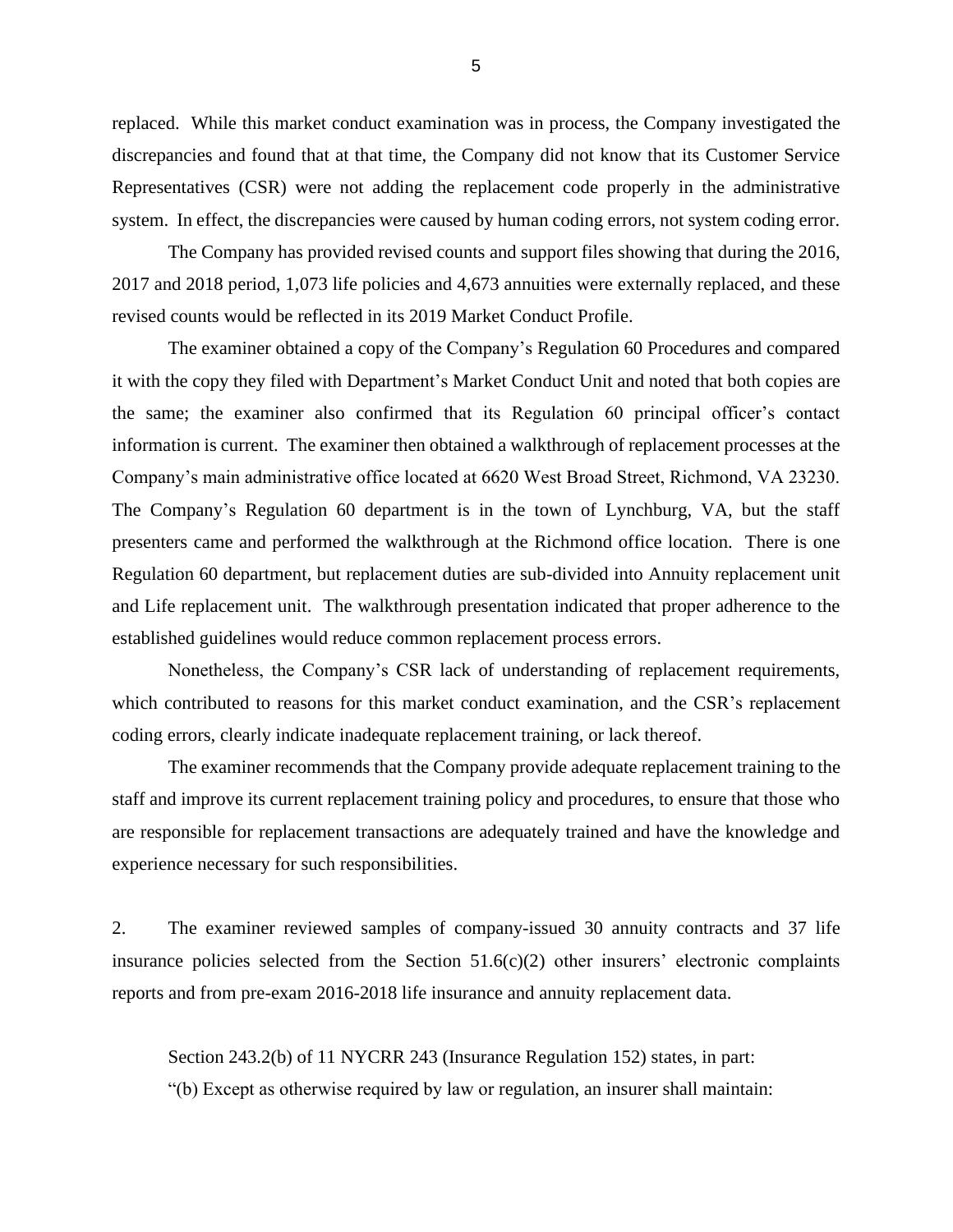(1) A policy record for each insurance contract or policy for six calendar years after the date the policy is no longer in force or until after the filing of the report on examination in which the record was subject to review, whichever is longer… Policy records need not be segregated from the policy records …provided that any data relating to a specific contract or policy can be retrieved pursuant to Section 243.3(a) of this Part. A policy record shall include:

(iii) The contract or policy forms issued including the declaration pages, endorsements, riders, and termination notices of the contract or policy. Binders shall be retained if a contract or policy was not issued; and…"

Section 243.3 of 11 NYCRR 243 (Insurance Regulation 152) states, in part:

"(a) (4) If the insurer does not retain the original paper record, or if there was no original paper record, a duplicate or back-up system sufficient to permit reconstruction of the record shall be established at a separate location. The record may be retained in any form permitted by this Part."

The examiner reviewed sample 30 replaced annuity files' replacement documents, including copies of the sampled replaced (existing/old) contracts. The review revealed that three (10.0%) of the 30 annuity replacement files (contracts: #500673604, #500687601, and #500627330) did not contain copies of the requested contracts. The Company stated that the contracts were not available due to the age of the contracts because all three contracts were issued prior to 2006 and were housed on an older administrative system. It added that it was not their practice during that time to retain a copy of the contract in the contract file; that when they needed to produce the contract under the older system, they would have printed directly from that older system. However, once the older system was "sunset", they could no longer print from that system. The company's explanations were not acceptable because a copy of an active policy or contract must be retained or an exact copy reproduced, pursuant the requirements of this Part.

The Company violated Section 243.2(b)(1)(iii) of 11 NYCRR 243 (Insurance Regulation 152) by failing to maintain the three contracts for six calendar years after the date the contract is no longer in force or until after the filing of the report on examination in which the record was subject to review, whichever is longer.

The examiner recommends that the Company retain copies of annuity contracts, and life insurance policy files, in accordance with Section 243.2(b)(1)(iii) or be able to reproduce the exact copies pursuant to Section 243.3(a) of this Part.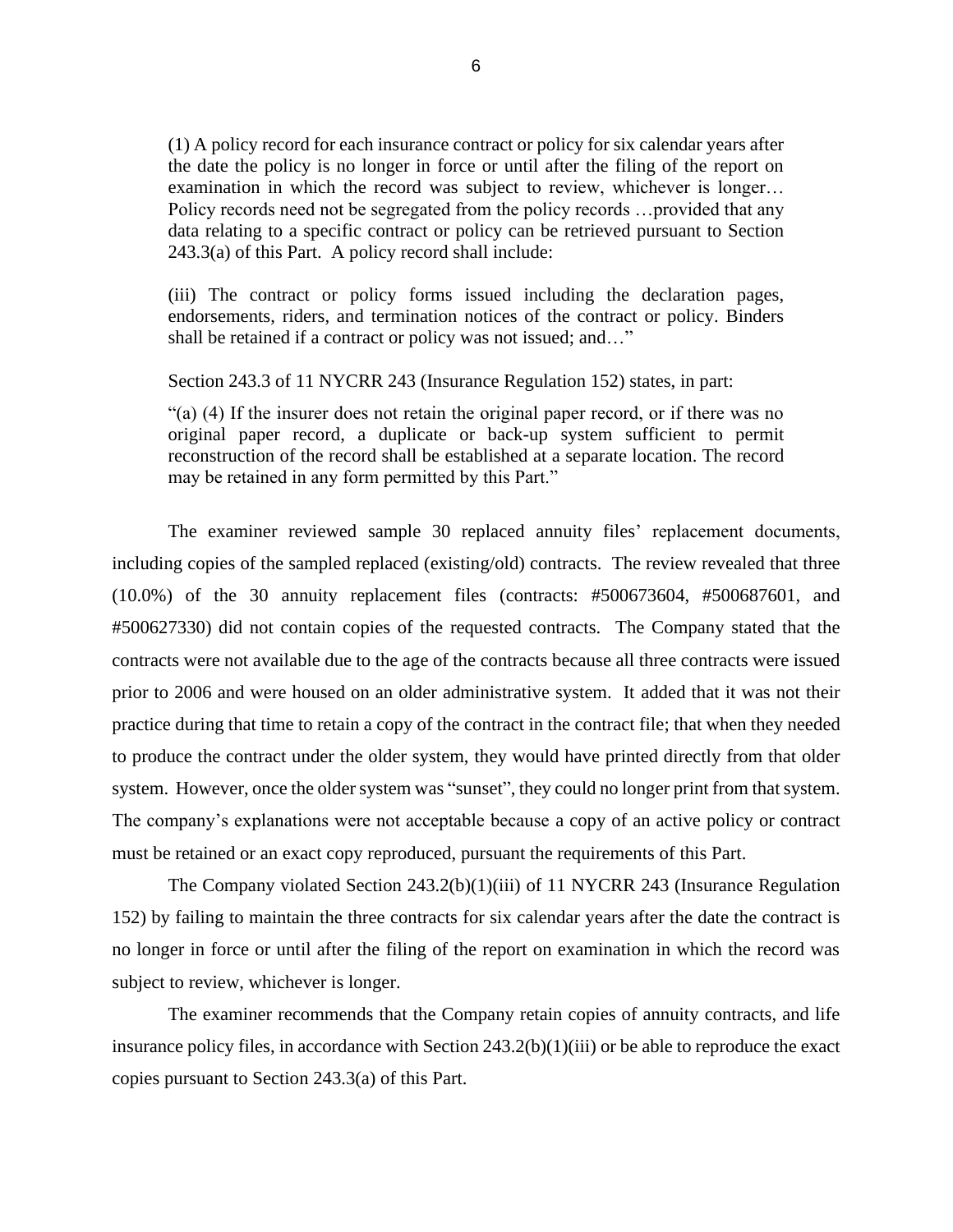3. The examiner also reviewed a sample of 37 life replaced policies taken from the 2016, 2017 and 2018 life insurance policies that were externally replaced by other insurers during the same period.

Section 51.6(c) of 11 NYCRR 51 (Insurance Regulation 60, Third Amendment) states, in part:

"(c) Where a replacement has occurred or is likely to occur, the insurer that issued the life insurance policy or annuity contract that is to be replaced shall:

(2) within 20 days of receipt of a request from a licensee of the department, for information necessary for completion of the "Disclosure Statement" with respect to the life insurance policy or annuity contract proposed to be replaced, together with proper authorization from the applicant, furnish the required information simultaneously to the insurance agent or broker of record of the existing life insurance policy or annuity contract being replaced and the agent or broker and insurer replacing the life insurance policy or annuity contract. This information shall include the insurer's customer service telephone number, the current status of the existing life insurance policy or annuity contract, and the currently illustrated dividends/interest and other non-guaranteed costs and benefits."

The examiner's review of the sampled 37 externally replaced life policies revealed that in 3 out of the 37 (8.11%) life replacement files, the Company failed to respond within 20 days of a replacement notification and furnish the required information simultaneously to the insurance agent, broker and insurer replacing the life insurance policy.

Furthermore, the examiner notes that the failure to provide copies of these contracts resulted in the examiner's inability to compare the features of the replaced (existing) contracts with those of the replacing (proposed) contracts.

The Company violated Section 51.6(c)(2) of 11 NYCRR 51 (Insurance Regulation 60), by failing to provide the replacing producer and insurer with the existing policy information necessary to complete the Disclosure Statement within 20 days of receipt of the request.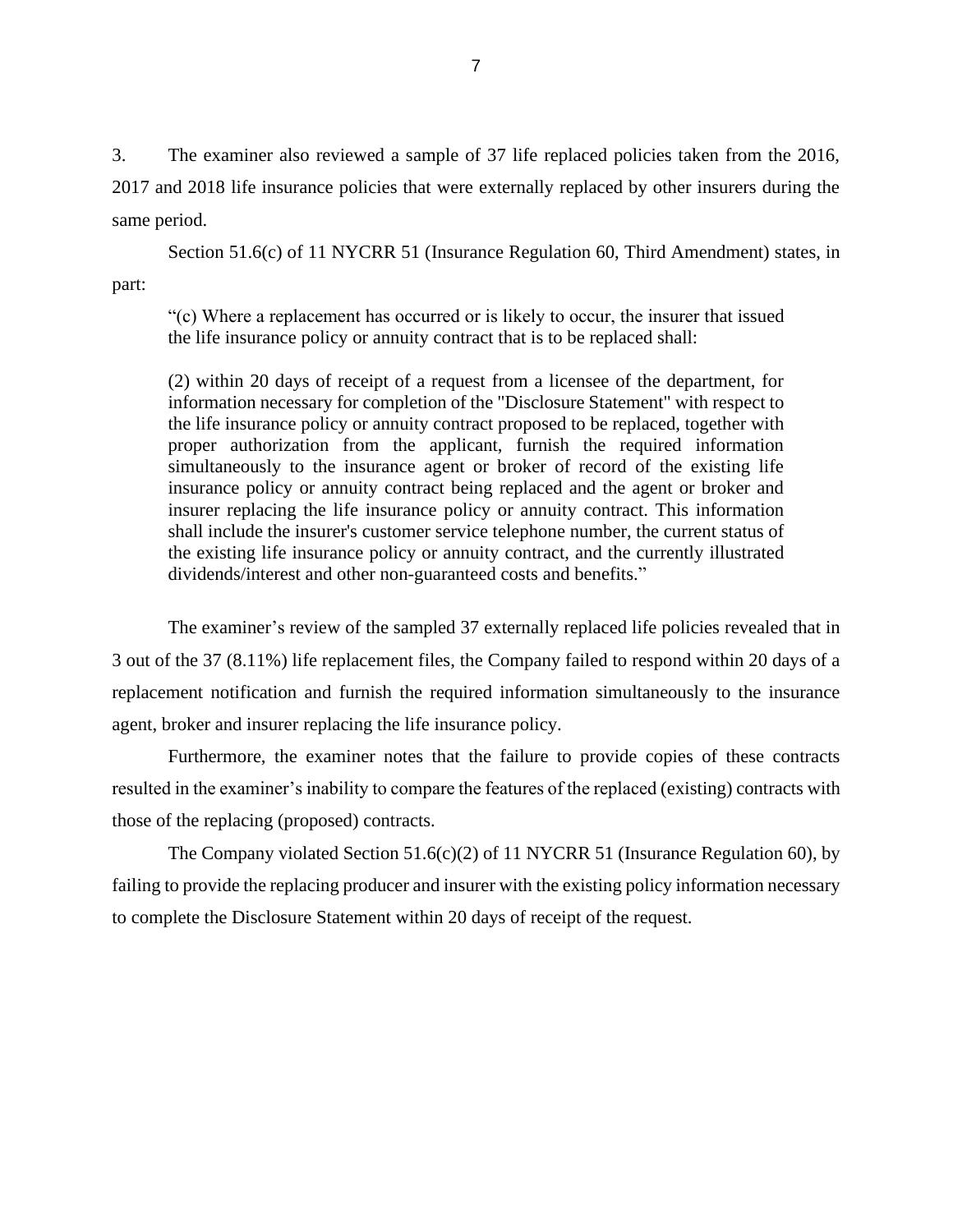#### 4. SUMMARY AND CONCLUSIONS

Following are the violations, recommendations and contained in this report:

#### Item Description Page No(s). A The examiner recommends that the Company provide adequate replacement training to the staff and improve its current replacement training policy and procedures, to ensure that those who are responsible for replacement transactions are adequately trained and have the knowledge and experience necessary for such responsibilities. 5 B The Company violated Section 243.2(b)(1)(iii) of 11 NYCRR 243 (Insurance Regulation 152) by failing to maintain the three contracts for six calendar years after the date the contract is no longer in force or until after the filing of the report on examination in which the record was subject to review, whichever is longer. 6 C The examiner recommends that the Company retain copies of annuity contracts, and life insurance policy files, in accordance with Section  $243.2(b)(1)(iii)$  or be able to reproduce the exact copies pursuant to Section 243.3(a) of this Part. 6 D The Company violated Section 51.6(c)(2) of 11 NYCRR 51 (Insurance Regulation 60), by failing to provide the replacing producer and insurer 7

with the existing policy information necessary to complete the Disclosure

Statement within 20 days of receipt of the request.

8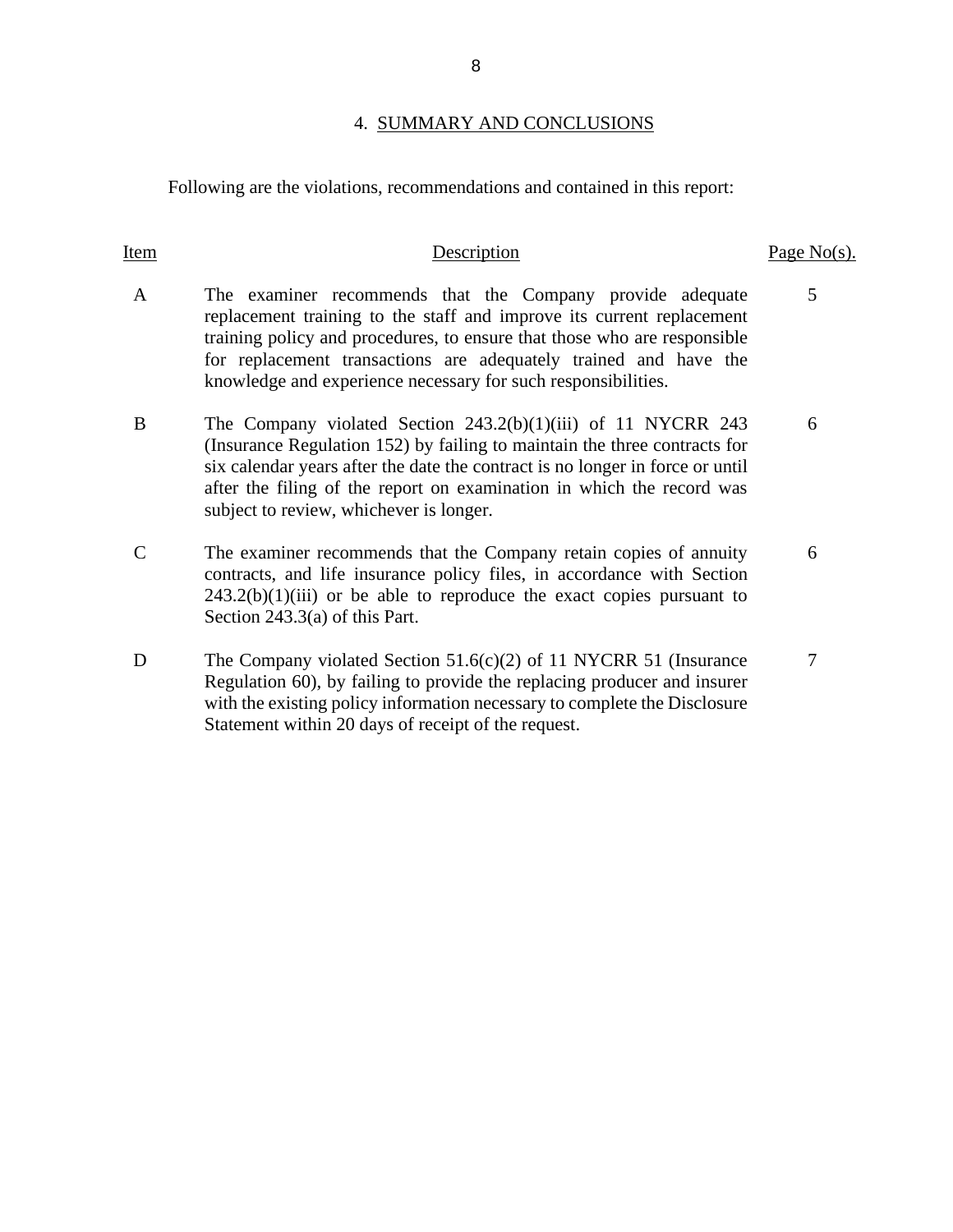Respectfully submitted,

Kings Ankrah Senior Insurance Examiner

#### STATE OF NEW YORK )  $)$ SS: COUNTY OF NEW YORK )

Kings Ankrah, being duly sworn, deposes and says that the foregoing report, subscribed by his, is true to the best of his knowledge and belief.

> $\sqrt{s}$ / Kings Ankrah

Subscribed and sworn to before me

this day of